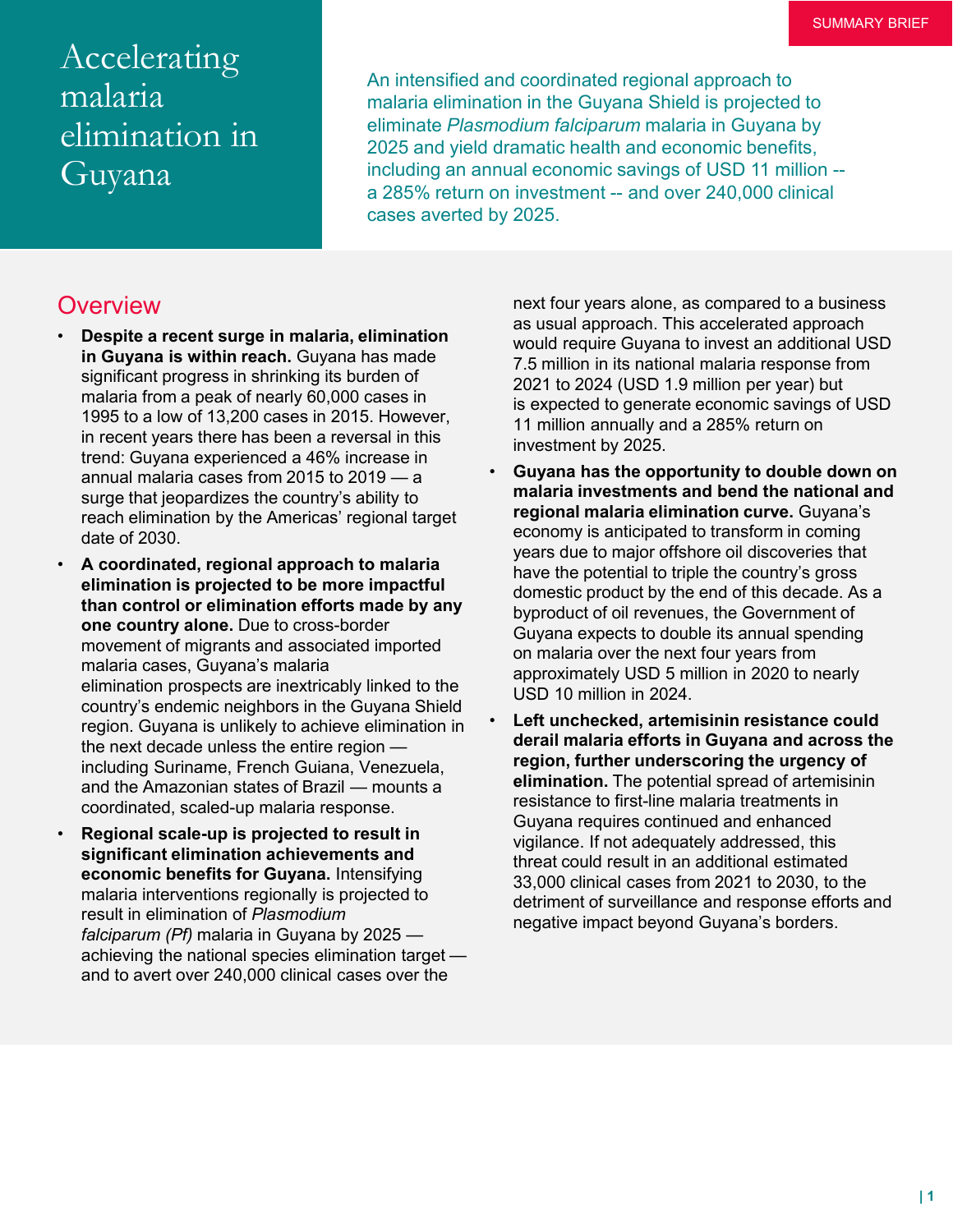| <b>Regional Scale-Up* Projections</b>       |                                                               |
|---------------------------------------------|---------------------------------------------------------------|
| Pf malaria in 2025<br>Py malaria after 2030 | Projected year of malaria<br>elimination** in Guyana          |
| 240,200                                     | Clinical cases averted in<br>Guyana (2021 to 2024)            |
| 1.9 million                                 | Annual additional investment in<br>Guyana (2021 to 2024), USD |
| 11 million                                  | Annual economic savings in<br>Guyana by 2025, USD             |
| 285%                                        | Return on investment in Guyana                                |

*\*Regional scale-up includes simultaneous intensification of interventions in Guyana, Suriname, and French Guiana as well as a decrease in cases imported into these countries from Brazil and Venezuela.*

*\*\*Projected elimination is considered to have been achieved when the number of projected indigenous cases is less than 0.1 per 1,000 population at risk.*

## Guyana faces malaria elimination challenges and is tied to its endemic neighbors

Despite progress over the past few decades, Guyana has seen a surge of cases in recent years driven by increased human activity in the malaria-endemic hinterland coupled with challenges in service delivery to these remote, hardto-reach areas.

The lush rainforest climate of Guyana's interior border areas — where the highest malaria burden is predominantly concentrated — creates a favorable environment for malaria transmission. The abundance of available natural resources, including gems and metals, attracts many migrants to participate in mining and logging, with nearly 20,000 miners estimated to have worked in Guyana in 2020. The influx of Venezuelan migrants in particular has been accompanied by a marked rise in malaria incidence among this group, with cases among Venezuelans in Guyana's mining regions increasing from 18 cases in 2014 to 2,056 in 2018.

Malaria prevention, diagnosis, and treatment services are provided free of charge to all populations in Guyana, including foreign migrants. The steady rise in population in Guyana's malaria-endemic border regions have necessitated increased deployment of malaria supplies to the border areas. Due to the difficult terrain and remote nature of these areas, the distribution of malaria commodities and services requires an increased investment of time and financial resources by Guyana's

national malaria program to adequately serve the mobile populations. Ongoing efforts to stratify malaria risk at the foci level, along with improvements to imported case data, could enable further tailoring of response to mobile populations.

Given the technical, geographic, and cross-border challenges, Guyana is unlikely to achieve malaria elimination by the Americas' 2030 goal unless Guyana significantly increases domestic investment in malaria response and scale-up is jointly undertaken by all countries in the Guyana Shield region.





*Source: World Health Organization. World Malaria Report 2013 and 2020.*

#### **Figure 2. Indigenous malaria cases per 1,000 population in Guyana by region, 2019.**



*Source: Data provided by Vector Control Services, Ministry of Health, Guyana. 2020.*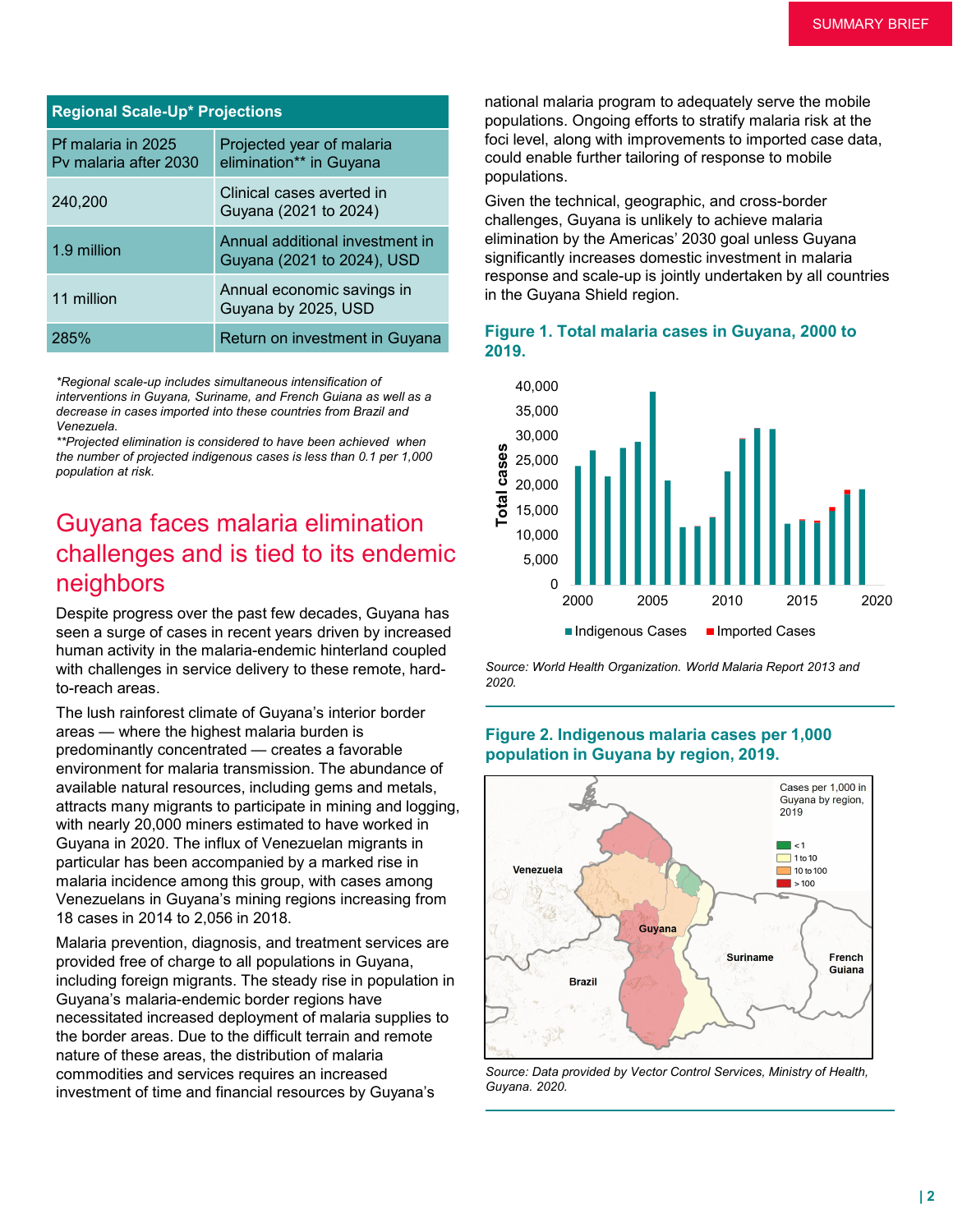# Regional scale-up could bring significant health and economic benefits to Guyana

If Guyana and its malaria-endemic neighbor Suriname both intensified their national malaria prevention and response interventions, Guyana could decrease its malaria morbidity, averting 194,200 clinical cases over the next four years. This scale-up would require Guyana to spend an additional USD 8.8 million over the next four years (USD 2.2 million annually) but could result in economic savings of USD 8 million annually by 2025 with a return on investment of 265%.

However, due to the interconnectedness of the region by way of cross-border migrant populations, the achievement and maintenance of malaria elimination in Guyana will remain dependent on progress made by the region as a whole. A coordinated, regional approach to malaria elimination is projected to be more impactful than isolated control or elimination efforts made by any one country. While regional scale-up is considered optimistic, it demonstrates the value of coordinated efforts to decrease malaria throughout the region.

If the entire region – including Guyana, French Guiana, Venezuela, and the Amazonian states of Brazil – mounted a scaled-up malaria response then further benefits will be gained across the region, including in Guyana. A regional approach is projected to enable Guyana to eliminate *Pf*  malaria by 2025, achieving the national species elimination target and averting 240,200 clinical cases. To unlock these benefits, additional investment of USD 7.5 million is required between 2021 and 2024 (USD 1.9 million annually) but will yield an economic savings of USD 11 million annually by 2025 with a return on investment of 285%.

### Guyana is poised to double down on commitment to malaria elimination with new domestic resources

Doubling down on Guyana's domestic investment in malaria response is critical as donor funding is anticipated to steadily decrease in coming years as Guyana's economy continues to rapidly strengthen and expand. As such, Guyana anticipates domestic resources for malaria will double over the next four years — from approximately USD 5 million in 2020 to nearly USD 10 million in 2024 to cover the majority of the resulting financing gap, ensuring a sustainable malaria response. An estimated USD 1.9 to 2.2 million in additional financing over the next four years will be required for scale-up of key interventions, including passive case detection, vector control, new treatment

options, as well as increased uptake of these interventions and treatment seeking through behavior change efforts. Oil revenues are expected to bring significant windfall to Guyana's national health system and malaria program, as evidenced by the Government of Guyana's anticipated doubling of domestic annual spending on malaria over the next four years.

# The threat of artemisinin resistance requires proactive risk mitigation and underscores the urgency to eliminate

While malaria parasite resistance to artemisinin-based drugs has not yet been established in Guyana, there is cause to closely monitor the potential for drug-resistant malaria to take hold in the country. Recent evidence indicates the presence of parasitic mutations (markers of artemisinin resistance) as well as of treatment failure to current antimalarial drugs. The appearance of resistant parasites is expected to result in a substantial increase in cases, with an additional 33,000 clinical cases projected over the next decade if resistance appeared in 2021 and steadily increased through 2025. In light of the risk of artemisinin resistance, surveillance and response efforts must increase and adapt or face diminished efficacy as existing treatment options become less effective. Such efforts require corresponding increases in resources. The spread of drug resistance can more broadly jeopardize regional health security and economic growth in addition to putting decades of effort and investment at risk. Close monitoring of parasites in Guyana will be critical for assessing potential resistance and considering mitigation options should resistance occur. Mitigation could include ensuring availability of second-line treatments and updating clinical guidance to promptly identify and manage suspected treatment failure.

#### Recommendations for Guyana

• **An increased investment of USD 1.9 million annually in Guyana's national malaria response over the next four years - alongside simultaneous investment across the region - is projected to enable the country to achieve** *Pf* **elimination by 2025 and to accelerate pace towards** *Pv* **elimination.** Advocacy for domestic financing for malaria and multisectoral engagement, particularly with the growing oil sector, could strengthen the sustainability of the malaria response. Additional financing for scale-up of key malaria interventions has the potential to benefit from the anticipated increases in national oil revenue which stand to bring significant windfall to Guyana's national health system and malaria program.